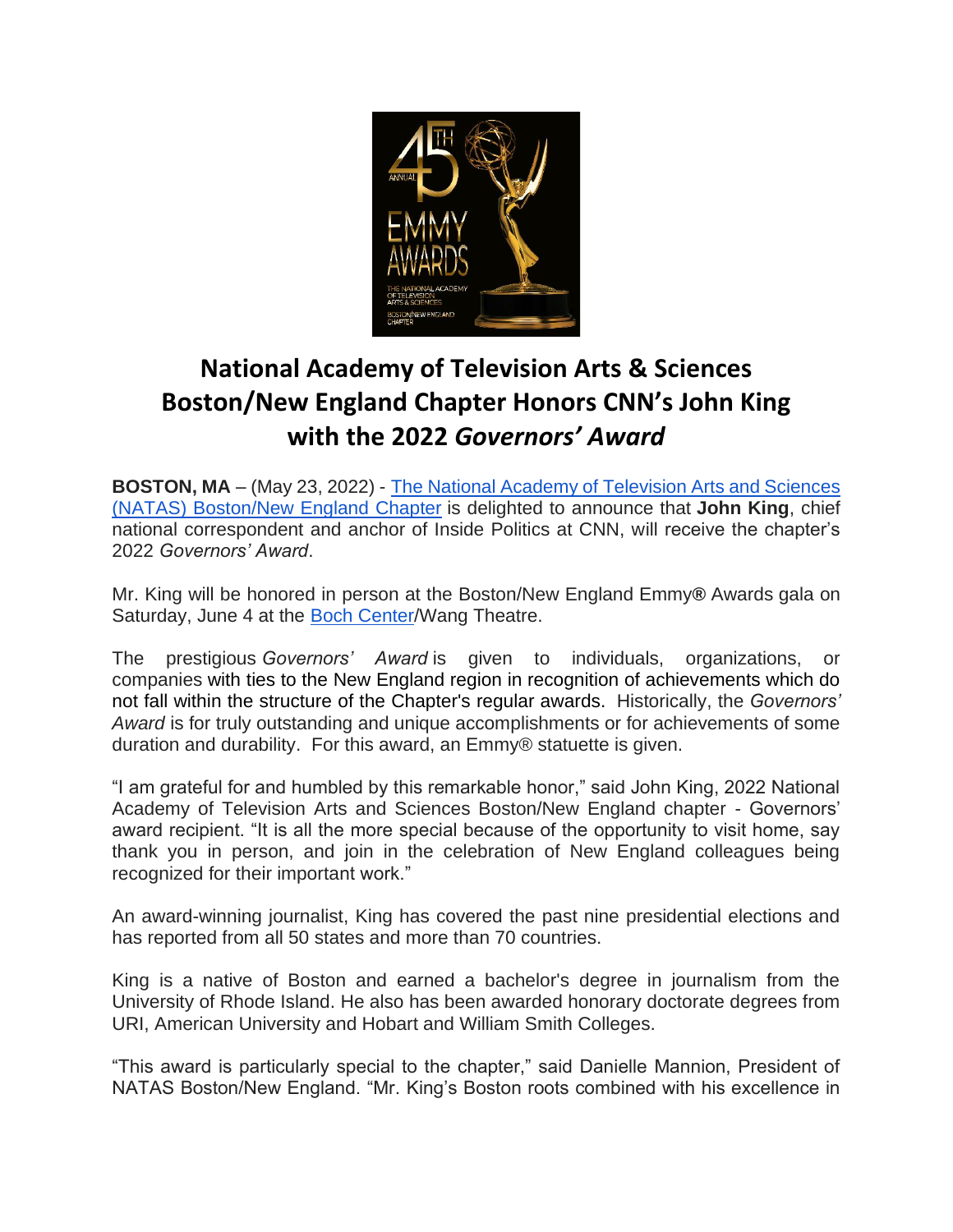journalism is a source of pride for our community. We are honored to recognize his achievements and include him as a recipient of the distinguished *Governors' Award*."

King joined CNN in May 1997 and became chief national correspondent in April 2005. He served as CNN's senior White House correspondent from 1999 to 2005, where his duties included reporting on the Iraq war and the September 11th terrorist attacks. Before joining CNN, King was an Associated Press correspondent for 12 years with stints in Providence and Boston before moving to Washington. His AP duties included several major international events, including the Persian Gulf War, and serving as lead political correspondent for the 1992 and 1996 presidential elections.

King is pivotal to the network's daily reporting and breaking news coverage and participates in major events such as CNN's 2020 Election Night in America coverage. Past campaign experience includes moderating three presidential primary debates in 2012. This past election was the fourth cycle in which King's reporting included use of CNN's "Magic Wall," which was first introduced in 2008 and was also integral part of the network's Emmy award-winning 2012 election night coverage.

The Emmy**®** Awards gala takes place on Saturday, June 4 at the [Boch Center/](https://www.bochcenter.org/)Wang Theatre located at 270 Tremont Street. The cocktail reception begins at 5:00pm, with award presentations at 7:00pm. The night draws hundreds of television industry professionals within the Boston/New England market.

*NATAS Boston/New England Chapter is dedicated to the advancement of the arts and sciences of television, the fostering of creative leadership in the television industry, and the encouragement of excellence in artistic, educational, cultural and technical progress.*

Please visit us at <http://www.newenglandemmy.org/>

###

**MEDIA CONTACTS:**

Kathryn Shehade Jill Jones

[Kathryn@K4inc.com](mailto:Kathryn@K4inc.com) [NewEnglandEmmy@gmail.com](mailto:NewEnglandEmmy@gmail.com) 617-283-6314